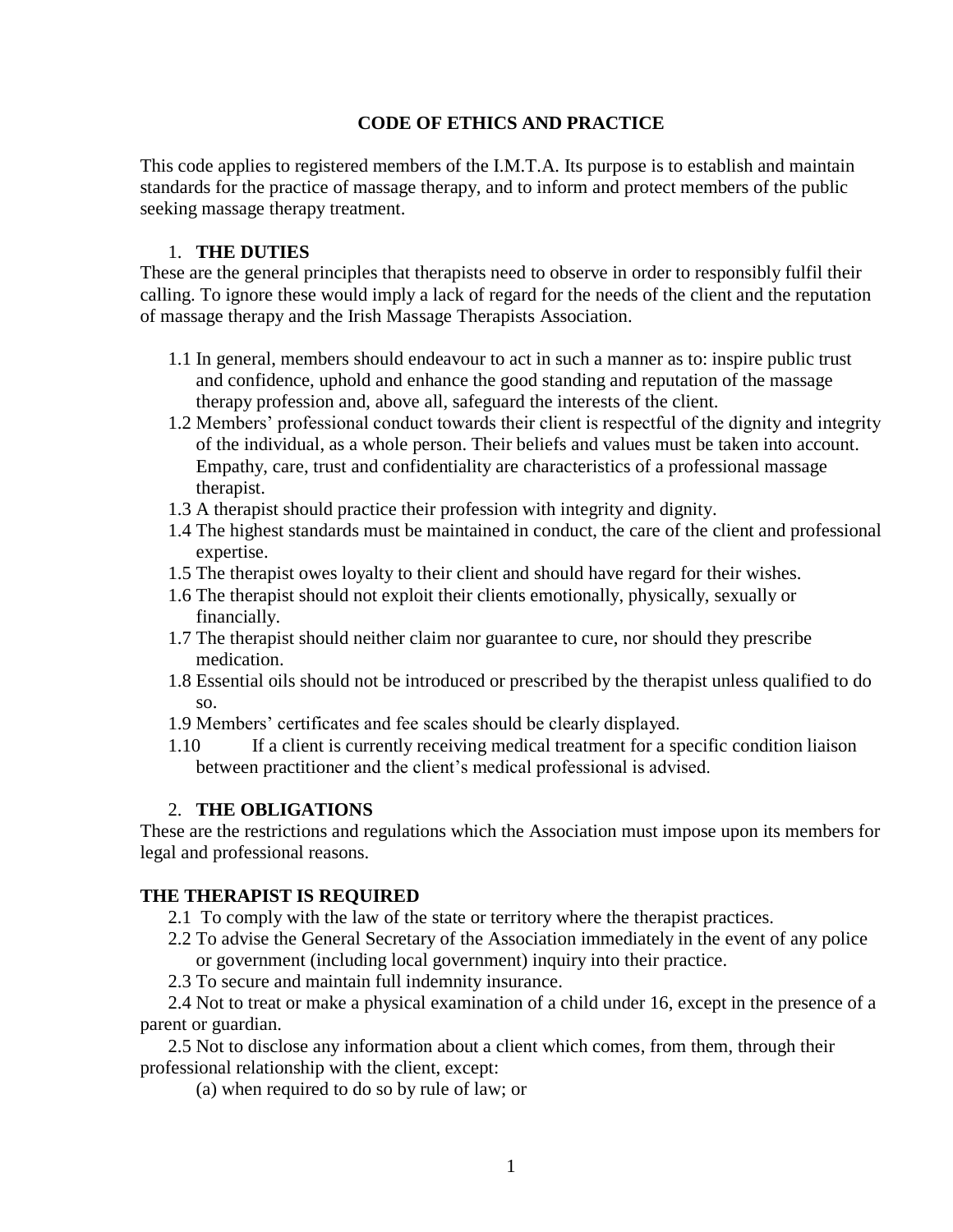(b) in an emergency or other dangerous situation where, in the opinion of the therapist, the information may assist in the prevention or possible injury to the client or to another person; or

(c) the client has consented to the nature and extent of the disclosure.

# **3. CONDUCT**

- **3.1** A therapist shall keep full records of all treatments of clients, including the following details:
	- (a) Name, address, telephone number and date of birth
	- (b) Essential details of medical history
	- (c) Dated of treatment
	- (d) Details of treatment
- 3.2 On deciding to retire or move practice, a therapist must inform all clients of their intention to do so and of any arrangements being made for the transfer of the practice to another therapist.
- 3.3 It is recommended that records should be kept for a minimum of seven years.
- **3.4** A therapist may not in public, nor to a client, disparage or speak disrespectfully of a fellow therapist.
- **3.5** Where a therapist has a good reason to believe a fellow therapist has committed misconduct or has any complaint whatsoever about them, a confidential report should be made to the Irish Massage Therapists Association. The therapist concerned will be informed by the Secretary.
- **3.6** Dress should be clean and appropriate for the professional practice of a massage therapist.
- **3.7** Premises should be of a professional standard and should be kept, along with all equipment, in a serviceable and hygienic condition.

# **4. ADJUCATION**

The Executive Committee of the Association shall appoint a Professional Purposes Sub-Committee which shall advise upon conduct and adjudicate upon matters concerning the skills, competence, qualification and conduct of massage therapists on the register.

- 4.1 The Professional Purposes Sub-Committee shall make a ruling.
- **4.2** An appeal may be made to the Executive Committee, following which the decision is final and binding.

Breach of the Code of Ethics shall invalidate membership of the Irish Massage Therapists Association.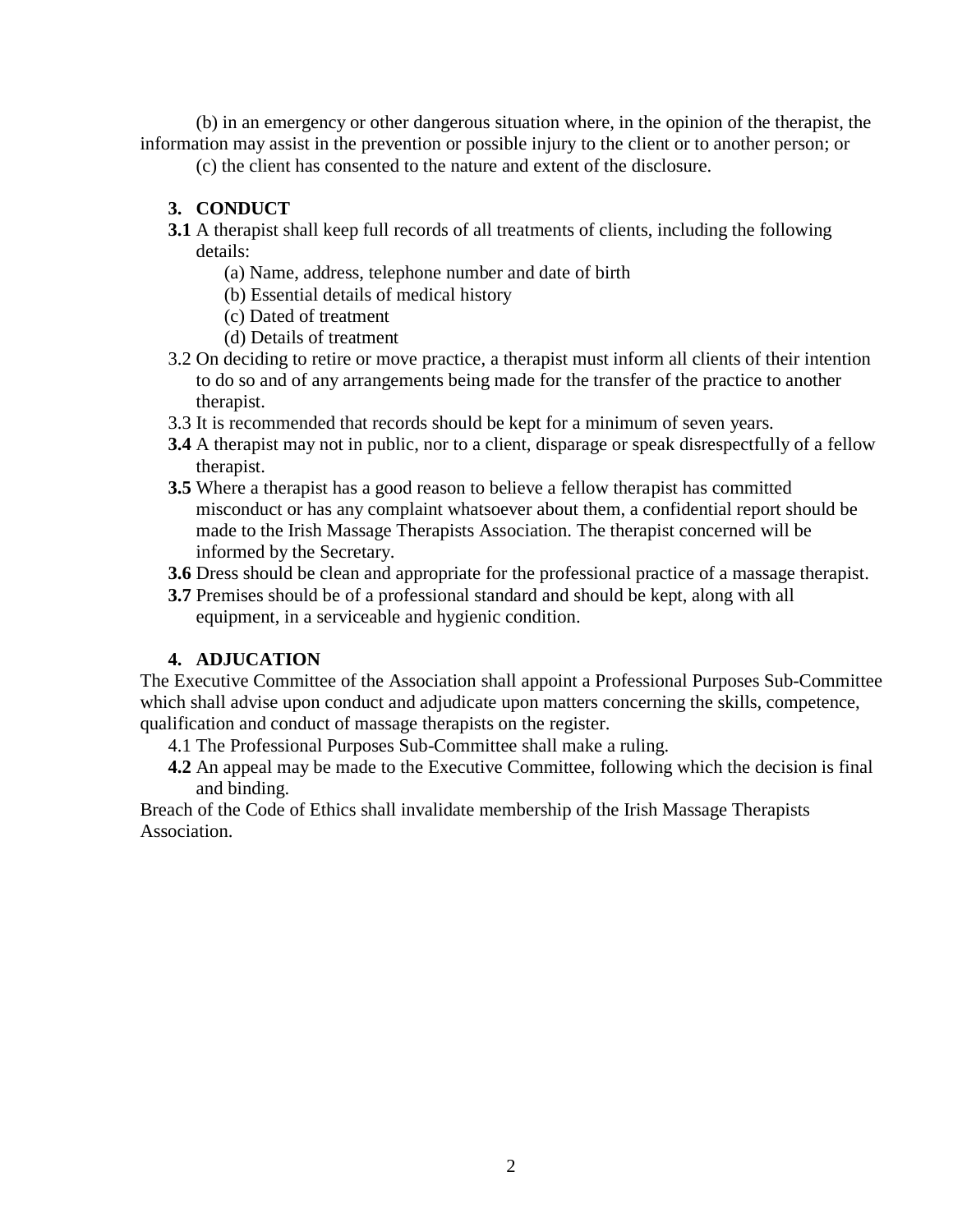## **PROCEDURES FOR DEALING WITH INFRINGMENTS OF THE COD OF ETHICS AND OTHER COMPLAINTS**

### 1. **INTRODUCTION**

#### **1.1 Purpose**

The purpose of this Procedure is to provide a means of resolving amicably where possible, any complaint against a member of the I.M.T.A. in connection with the practice of massage, training in massage, supervision of massage, or in the administration of the affairs of I.M.T.A. All members of the I.M.T.A. are required to accept the Procedures as a condition of membership.

### 1.2 **Conciliation**

The intention is that this Procedure will, wherever possible, be constructively conciliatory and that it will maintain standards of practice by seeking to improve, where this appears to be necessary, the way that members of the I.M.T.A work. It is not intended to be punitive, although the Procedure may include the use of some sanction which would normally be used as a last resort.

#### 1.3 **Code of Ethics**

Members are expected to accept and work to the I.M.T.A.'s Code of Ethics and any infringement of this will be taken into account in considering a complaint. The Code is, however, a guideline to the establishment and maintenance of standards.

#### 1.4 **Support**

Members who are subject of a complaint are advised to talk the matter over with a colleague or supervisor. In any discussion or hearing under the Procedure they may be accompanied, if they wish, by someone who can act as an advisor and provide support.

#### 1.5 **Expenses**

The I.M.T.A. is not responsible for any expenses incurred by either the member or complainant when the Procedure is invoked.

#### **2. INFORMAL STAGE**

#### **2.1 Initial Steps**

If someone alleges grounds for a complaint against a member, they should first be encouraged to talk it over with the member concerned and to resolve it in a friendly manner, being clear and explicit about the grounds of the complaint.

#### **2.2 Second Step**

If such an informal discussion fails, or either party refuses to participate in it, the complaint, if referred to the I.M.T.A will be passed to the General Secretary who will inform the Executive Committee of the I.M.T.A.. The Executive Committee will appoint a Complaints Panel to deal with it.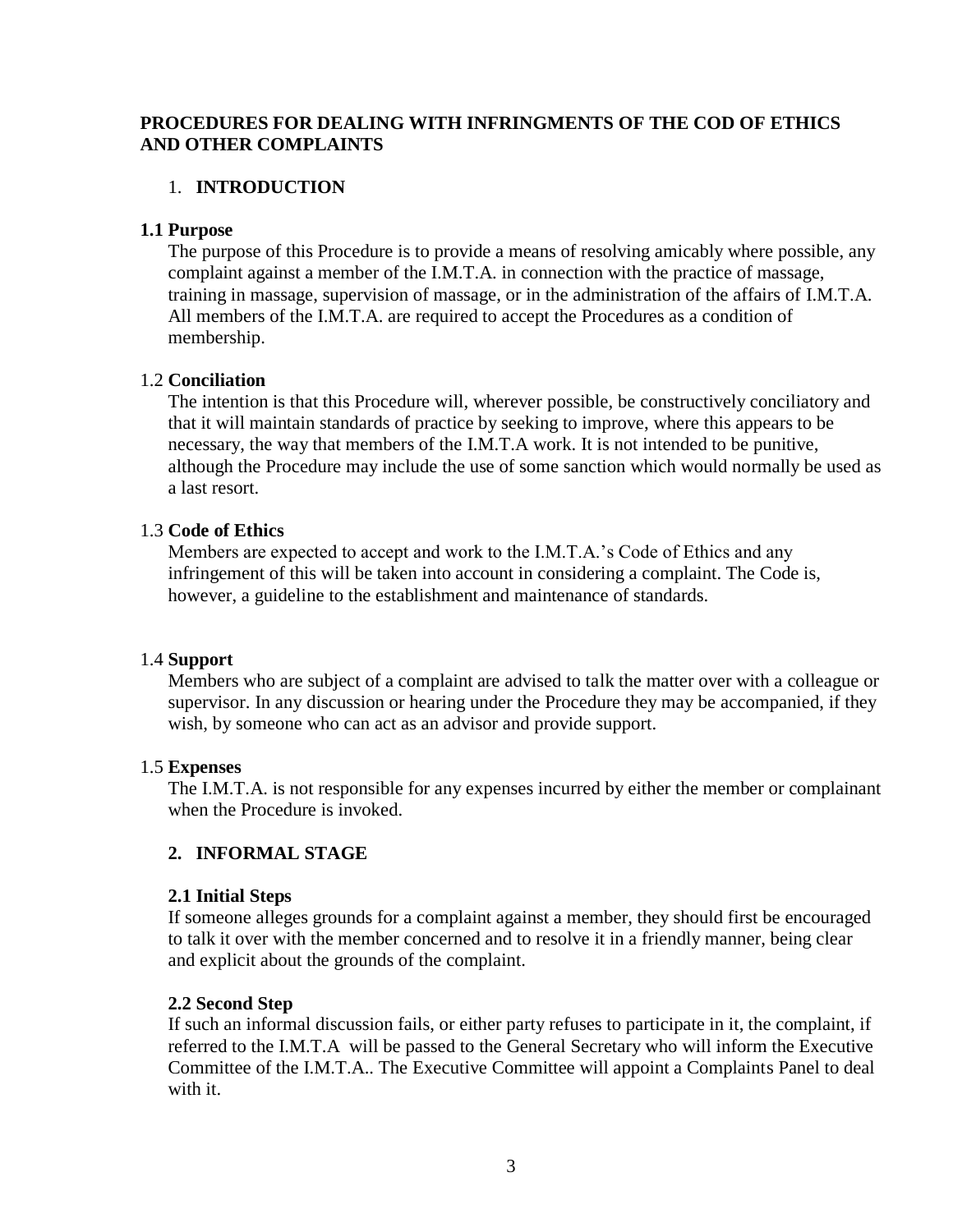All complaints submitted must be in writing. The complainant must be informed that a copy of the complaint will be forwarded to the member against whom the complaint is made.

## **2.3 Complaints Panel**

The Complaints Panel will be established by the Executive Committee will consist of 2/3 members who will assess the validity of the complaint and implement and supervise the Procedure appropriate for dealing with the complaint. Panel members will be chosen from a number of senior members of the I.M.T.A. who are actively concerned with ethical issues and who have agreed to make themselves available for this purpose.

## **2.4 Confidentiality**

All proceedings between the Complaints Panel and the other two parties will be confidential. Only the outcomes of any meetings may be disclosed to the I.M.T.A. Executive Committee, where appropriate.

## **2.5 Grounds for Formal Complaint**

The Complaints Panel will forward the complaint to the member complained against and request a written reply to the allegations.

## **2.6 Third Step**

If the Complaints Panel finds grounds for a complaint they will immediately advise the member to refer the matter to their insurance company if he/she has not already done so. If the Complaints Panel finds no basis to the complaints it will inform the Executive of the I.M.T.A. and both the complainant and the member against whom the complaint was made. If it finds a basis to the complaint then the Formal Stage will be initiated.

# **3. FORMAL STAGE**

3.1 The Complaints Panel will inform both the complainant and the member complained against that the Formal Stage has been initiated. All correspondence should be by registered post.

3.2 The member will be advised to inform his/her insurance company immediately of the situation.

The Complaints Panel before reaching a conclusion may seek further written clarification from both parties. The Complaints Panel may reach a determination on the basis of the written submissions. The Complaints Panel has the option, at all times, to call either or both parties to meet it before it makes its determination.

3.3. The member, the complainant and the Executive Committee will be informed in writing of the Panel's decision.

3.4 The member may appeal the Panel's decision in writing. This must be done within four weeks. The grounds for the appeal will be reviewed by the Executive Committee

## **4. SANCTIONS**

4.1 If the Complaints Panel considers it appropriate, it may impose appropriate sanctions upon the member complained against

Examples of such sanctions are:

(a) Warning to improve/change in a specific way by a specific date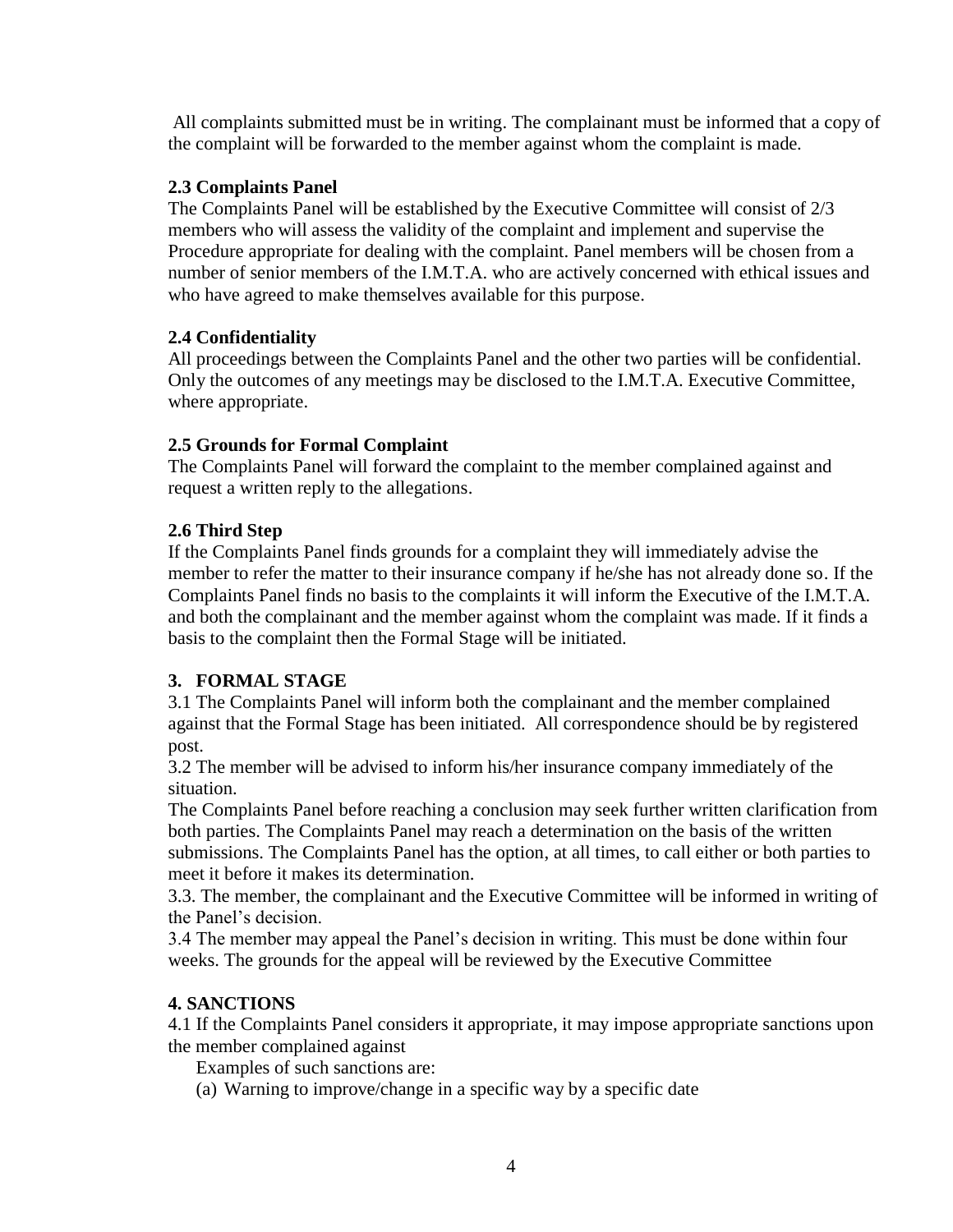- (b) rescinding of recognition of a training course for a specific period or indefinitely
- (c) request to cease practice/training/supervision for a specified period or indefinitely
- (d) Expulsion from membership and exclusion from all meetings of the I.M.T.A., for ever or for a limited period.

The Complaints Panel will write a report to the Executive Committee outlining its conclusions and sanctions. This report will not contain the name of the member complained against, but their membership number will be recorded.

4.2 The Executive Committee will receive the report of the Complaints Panel. The name of the member complained against will not be minuted, except in the event of sanctions being imposed, and then only after the appeals procedure has been exhausted. However, their membership number will be recorded.

4.3 The Executive Committee will inform both parties of the decision of the Complaints Panel and will be responsible for monitoring compliance with the sanctions. It will also determine the consequences of any non-compliance, which would include expulsion from membership after a second warning.

#### 5. **APPEALS**

- 5.1 The person complained against may appeal in writing to the Executive Committee (within four weeks of being notified) against the sanction imposed.
- 5.2 The Executive Committee shall set up an Appeals Panel consisting of two members of the Association nominated by the Executive Committee and not previously involved in the decision which is being appealed against. The appellant may be accompanied to the meeting of the Appeals Panel by a friend or advisor.
- 5.3 The Appeals Panel will report its conclusion and determinations to the Executive Committee.
- 5.4 The decision of the Appeals Panel is final.
- 5.5 The Association will record the outcome of the appeal. If the imposed sanctions are confirmed then the name of the member complained against will be recorded.
- 5.6 The General Secretary will communicate the decisions of the Appeals Panel to both parties.
- 5.7 As in earlier stages, all correspondence will be sent by registered post.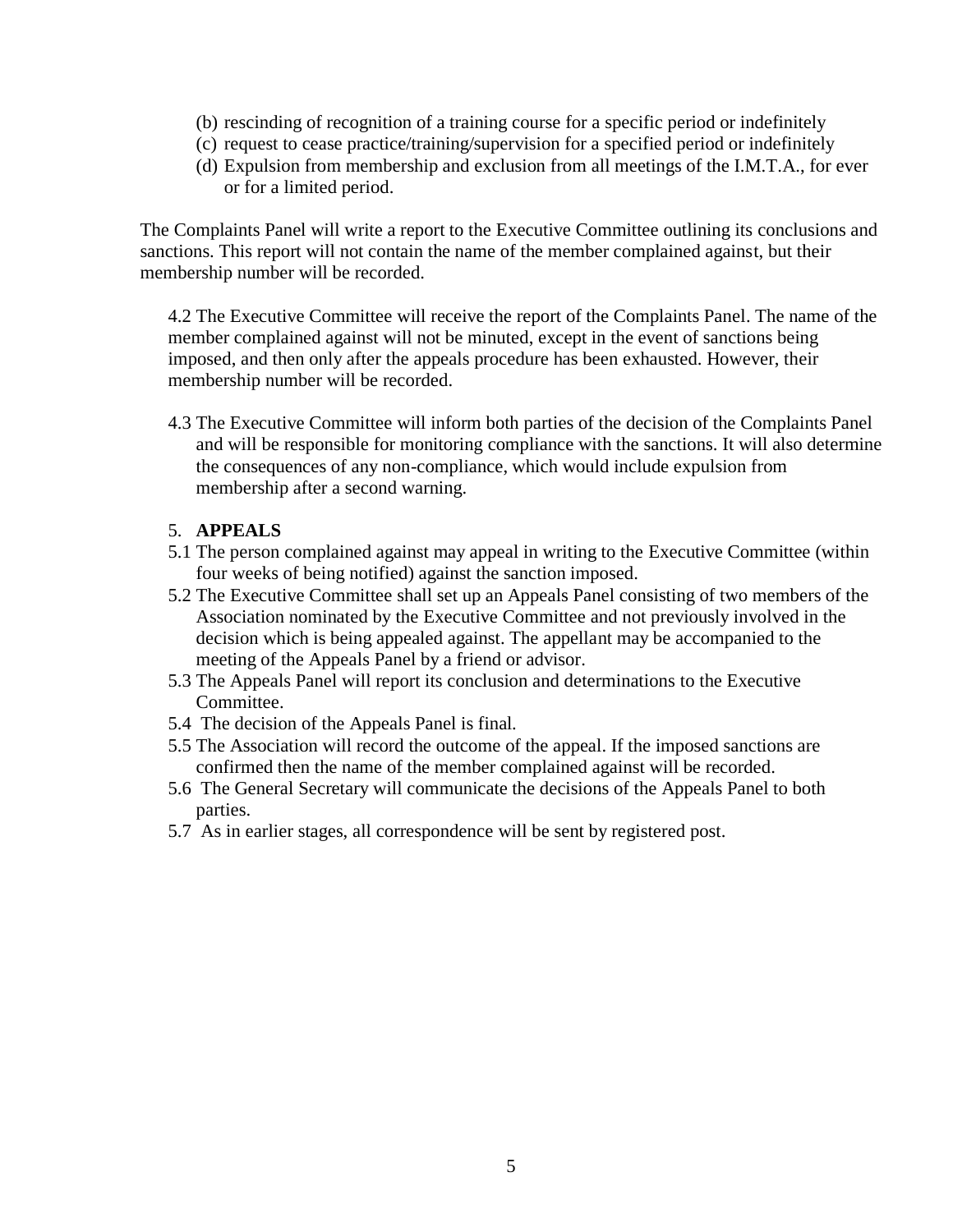## **Suggestions for I.M.T.A. Members regarding an Alleged Breach of the Code of Ethics & Practice**

Although relatively few massage therapists will be accused of unethical conduct during their professional careers, it has been demonstrated that as the profession of massage therapy develops and receives more public recognition as a legitimate profession, that there may be a corresponding increase in ethical complaints being filed against practitioners

It is crucial for practitioners accused of a violation to respond in a manner which is highly professional, measured and appropriate from first notification of the complaint. This notification in itself can be a traumatic experience.

The following guidelines may be helpful:

- 1. Ensure that you have a copy of the complaint which may, or may not, contain the alleged breach of the Code of Ethics.
- 2. Read the Code of Ethics, especially the section to which the alleged breach refers to. Ensure that you have read the Complaints Procedure fully.
- 3. Obtain the necessary support, help and advice that you will need to deal with the matter. This includes:
	- a. **Emotional Support**

For therapists who have had a complaint filed against them, PAN (Profession Advocacy Network, U.S.) has described such an experience as "one of the most devastating experiences that a professional will ever encounter". In the event of the emotional experience becoming overwhelming or causing excessive anguish and anxiety, consider obtaining the help of a psychotherapist or counsellor. It is important not to discuss or divulge the details of the alleged incident(s) which are confidential to the people concerned. The I.M.T.A. advises members facing a complaint to discuss the matter with one trusted advisor.

## b. **Executive Support**

It is considered important to discuss the nature of the alleged breach of the Code of Ethics with another professional, perhaps your Regional Coordinator This will enable you to look objectively at the complaint, decide on the options available to you, outline the necessary course of action and assist in formulating a considered response to the complaint. Should the complaint advance to a Formal Stage of the Complaints Procedure, you will be invited to send a written submission to the Complaints Panel.

#### c. **Legal Advice**

Depending on the nature of the alleged complaint, you may wish to seek advice from a legal expert – very often this is via your insurance company.

#### d. **Insurance Advice**

It is advisable to inform your insurance company of the pending allegation. The I.M.T.A. recommends that you inform your insurer prior to attending any disciplinary hearing. It is likely that prompt notification to your insurance company